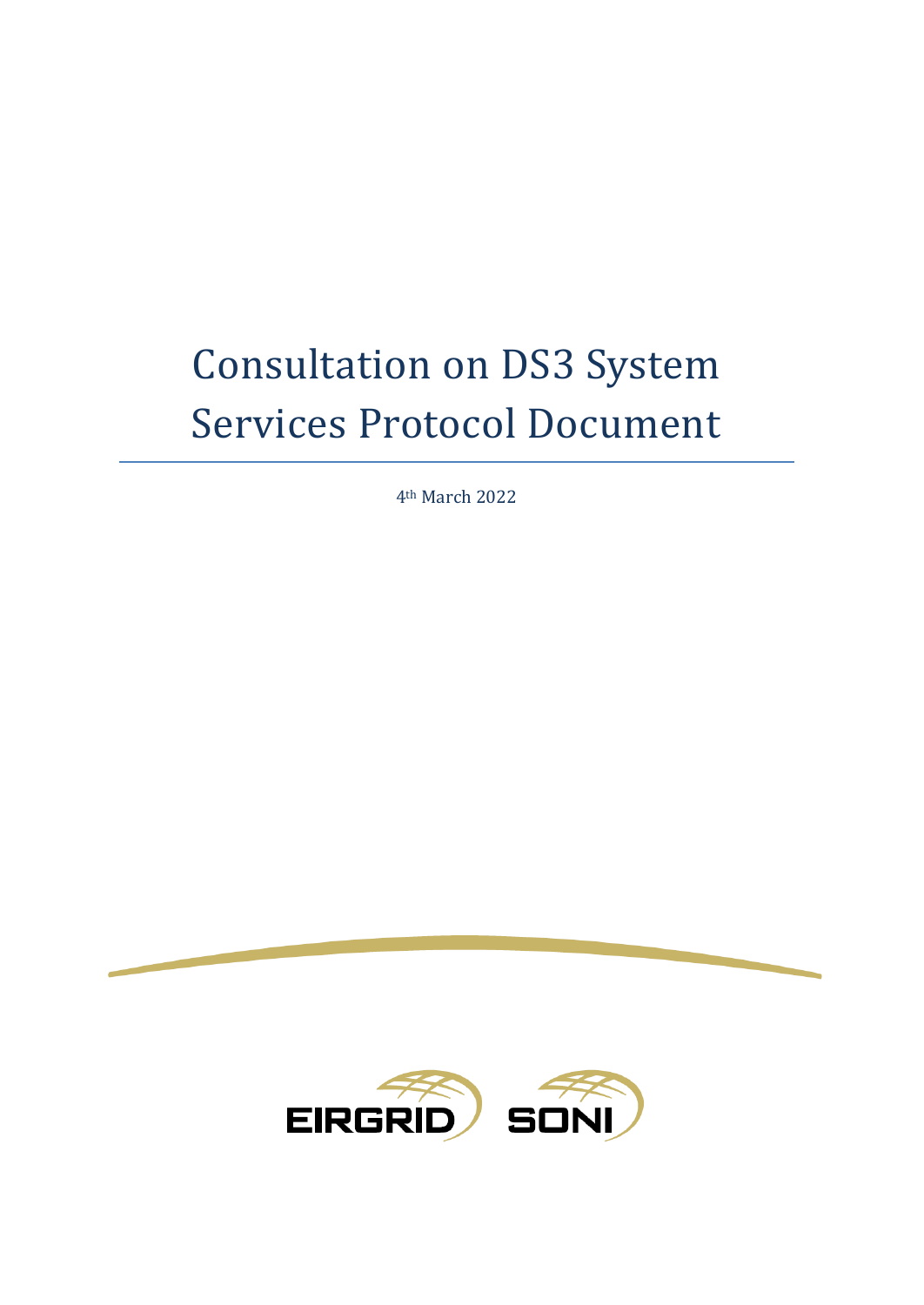#### **Disclaimer**

EirGrid as the Transmission System Operator (TSO) for Ireland, and SONI as the TSO for Northern Ireland make no warranties or representations of any kind with respect to the information contained in this document. We accept no liability for any loss or damage arising from the use of this document or any reliance on the information it contains. The use of information contained within this consultation paper for any form of decision making is done so at the user's sole risk.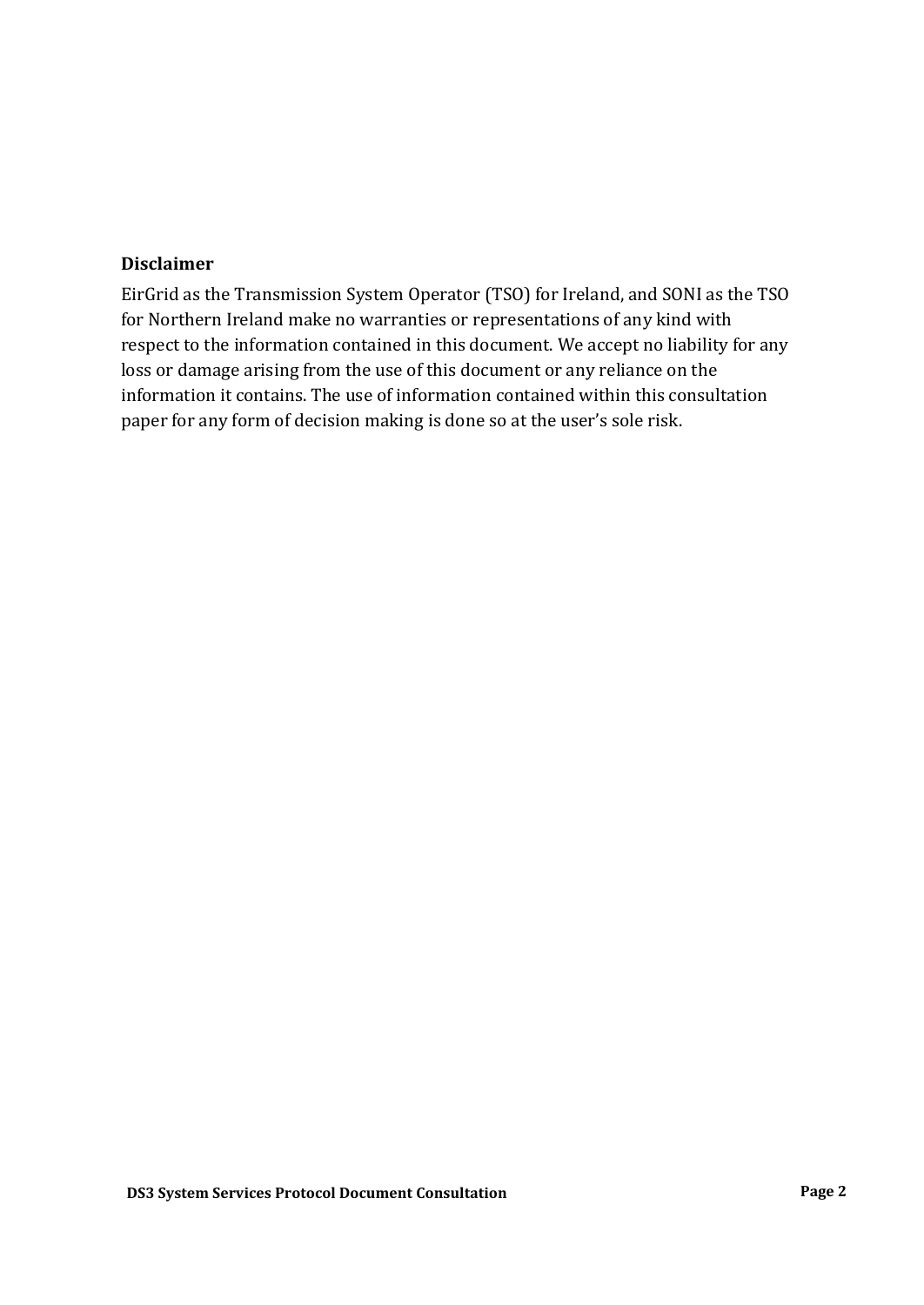## <span id="page-2-0"></span>**EXECUTIVE SUMMARY**

The purpose of this paper is to provide an opportunity for stakeholders to provide feedback on the proposals to amend the DS3 System Services Protocol document – Regulated Arrangements, Version 3.0, published 1st October 2020.

This paper should be read in conjunction with the accompanying redlined Protocol document. The Protocol document specifies the Compliance Requirements which a service provider must satisfy before qualifying for remuneration for DS3 System Services in respect of its Providing Unit(s), as well as the Performance Monitoring procedures to be applied and the unit(s)' Operational Requirements. The document forms part of the DS3 System Services contractual arrangements.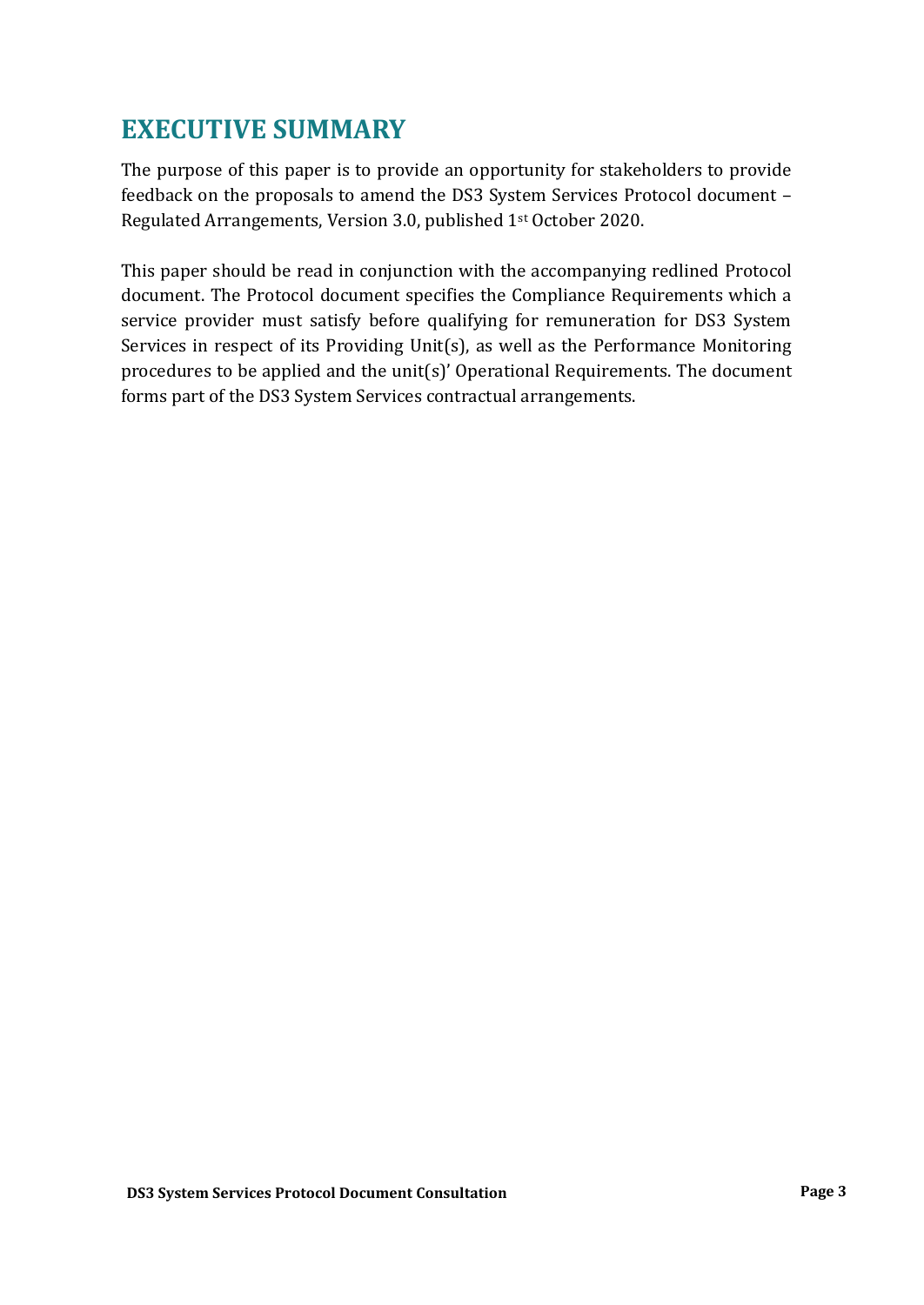### **Contents**

| 1.   |                                                                       |  |  |  |
|------|-----------------------------------------------------------------------|--|--|--|
| 1.1. |                                                                       |  |  |  |
| 1.2. |                                                                       |  |  |  |
| 1.3. |                                                                       |  |  |  |
| 1.4. |                                                                       |  |  |  |
| 2.   |                                                                       |  |  |  |
| 2.1  | Threshold for Performance Monitoring of FFR, POR, SOR and TOR1 8      |  |  |  |
| 2.2  | Ramping Margin Performance Assessment methodology revision 9          |  |  |  |
| 2.3  | Method of Performance Assessment of Primary Operating Reserve (POR)11 |  |  |  |
| 2.4  |                                                                       |  |  |  |
| 3.   |                                                                       |  |  |  |
| 4.   |                                                                       |  |  |  |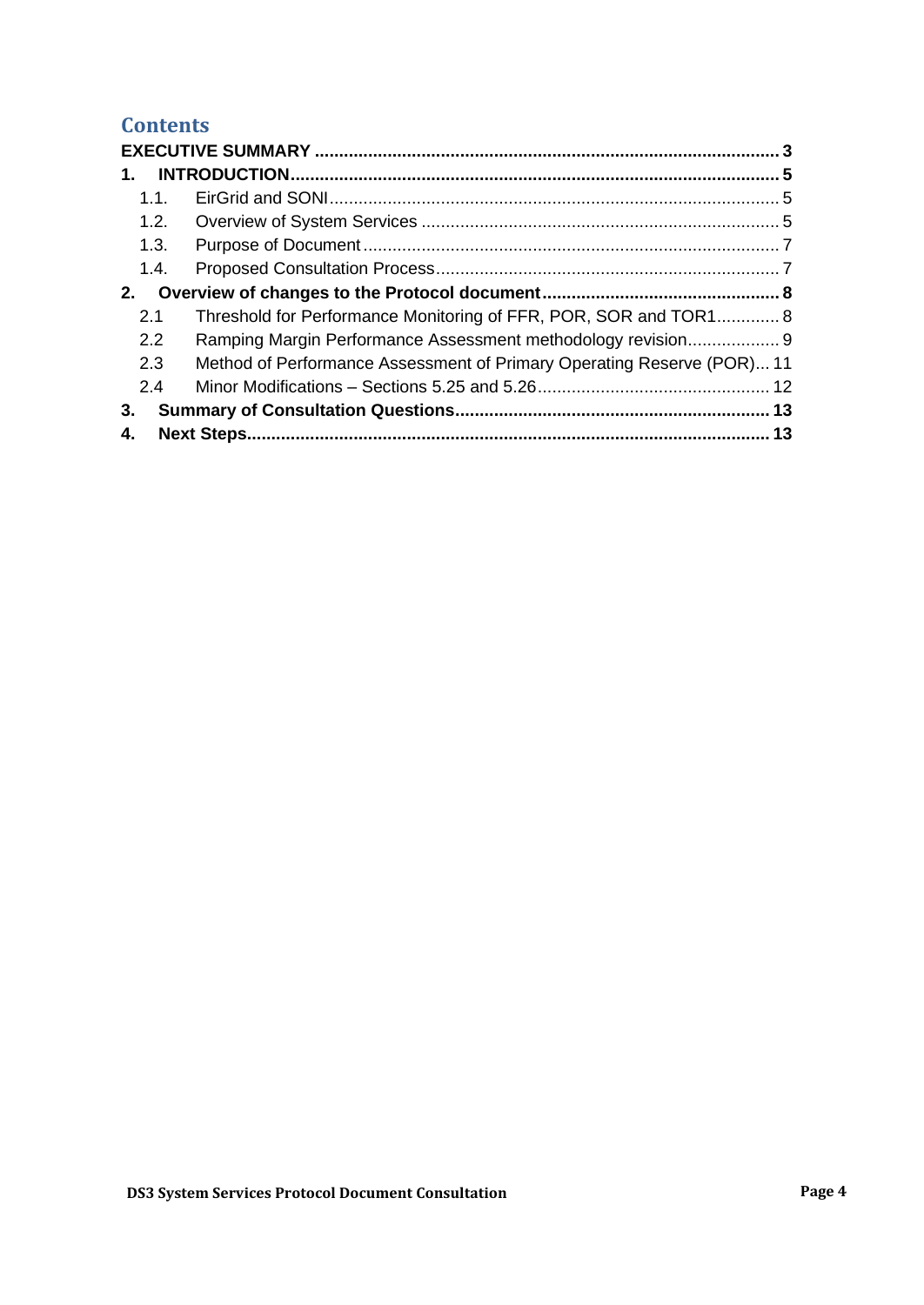# <span id="page-4-0"></span>**1.INTRODUCTION**

#### <span id="page-4-1"></span>**1.1. EirGrid and SONI**

EirGrid and SONI are the Transmission System Operators (TSOs) in Ireland and Northern Ireland. It is our job to manage the electricity supply and the flow of power from generators to consumers.

We have a responsibility to enable increased levels of renewable sources to generate on the power system while continuing to ensure that the system operates securely and efficiently. Our Delivering a Secure Sustainable Electricity System (DS3) programme seeks to address the challenges of increasing the allowable System Non-Synchronous Penetration (SNSP) up to 75%.

A key component of the current DS3 programme is the System Services work stream. Its aim is to put in place the correct structure, level and type of services in order to ensure that the system can operate securely with these higher levels of nonsynchronous generation.

#### <span id="page-4-2"></span>**1.2. Overview of System Services**

EirGrid and SONI have licencing and statutory obligations to procure sufficient system services to enable efficient, reliable and secure power system operation. DS3 System Services are the contractual arrangements in Ireland and Northern Ireland for twelve system services (SIR, FFR, POR, SOR, TOR1, TOR2, SSRP, RRS, RRD, RM1, RM3, and RM8).

These 12 system services are required to support a move to higher levels of nonsynchronous generation. Table 1 provides a high-level summary of the current and proposed DS3 System Services.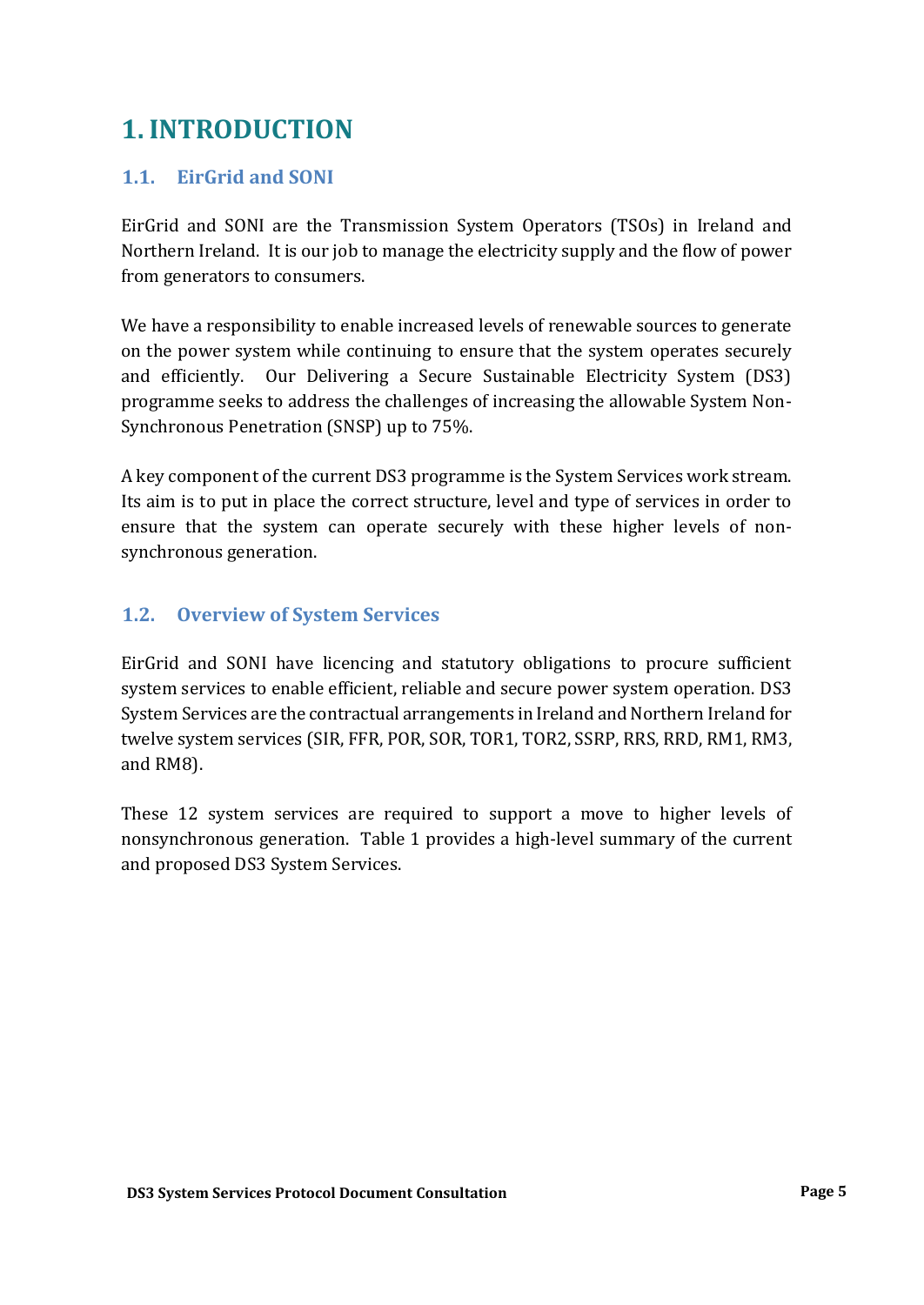## **Table 1: Summary of DS3 System Services<sup>1</sup>**

| <b>Service Name</b>                          | <b>Abbreviation</b> | <b>Unit of Payment</b> | <b>Short Description</b>                                                                                     |
|----------------------------------------------|---------------------|------------------------|--------------------------------------------------------------------------------------------------------------|
| Synchronous Inertial Response                | <b>SIR</b>          | MWs <sup>2</sup> h     | (Stored kinetic energy)*(SIR Factor - 15)                                                                    |
| <b>Fast Frequency Response</b>               | <b>FFR</b>          | MWh                    | MW delivered between 2 and 10 seconds                                                                        |
| <b>Primary Operating Response</b>            | <b>POR</b>          | MWh                    | MW delivered between 5 and 15 seconds                                                                        |
| <b>Secondary Operating Response</b>          | SOR                 | MWh                    | MW delivered between 15 to 90 seconds                                                                        |
| Tertiary Operating Response 1                | TOR1                | MWh                    | MW delivered between 90 seconds to 5 minutes                                                                 |
| <b>Tertiary Operating Response 2</b>         | TOR <sub>2</sub>    | MWh                    | MW delivered between 5 minutes to 20 minutes                                                                 |
| Replacement Reserve - Synchronised           | <b>RRS</b>          | MWh                    | MW delivered between 20 minutes to 1 hour                                                                    |
| Replacement Reserve - desynchronised         | <b>RRD</b>          | MWh                    | MW delivered between 20 minutes to 1 hour                                                                    |
| Ramping Margin 1                             | RM1                 | MWh                    | The increased MW output that can be delivered with a good<br>degree of certainty for the given time horizon. |
| <b>Ramping Margin 3</b>                      | RM3                 | MWh                    |                                                                                                              |
| <b>Ramping Margin 8</b>                      | RM <sub>8</sub>     | MWh                    |                                                                                                              |
| <b>Fast Post Fault Active Power Recovery</b> | <b>FPFAPR</b>       | MWh                    | Active power (MW) >90% within 250ms of voltage >90%                                                          |
| Steady state Reactive Power                  | <b>SSRP</b>         | Mvarh                  | (MVAr capability)*(% of capacity that MVAr capability is<br>achievable)                                      |
| <b>Dynamic Reactive Response</b>             | <b>DRR</b>          | <b>MWh</b>             | MVAr capability during large (>30%) voltage dips                                                             |

<sup>&</sup>lt;sup>1</sup> Further detail on the DS3 System Services can be found at:<http://www.eirgridgroup.com/how-the-grid-works/ds3-programme/>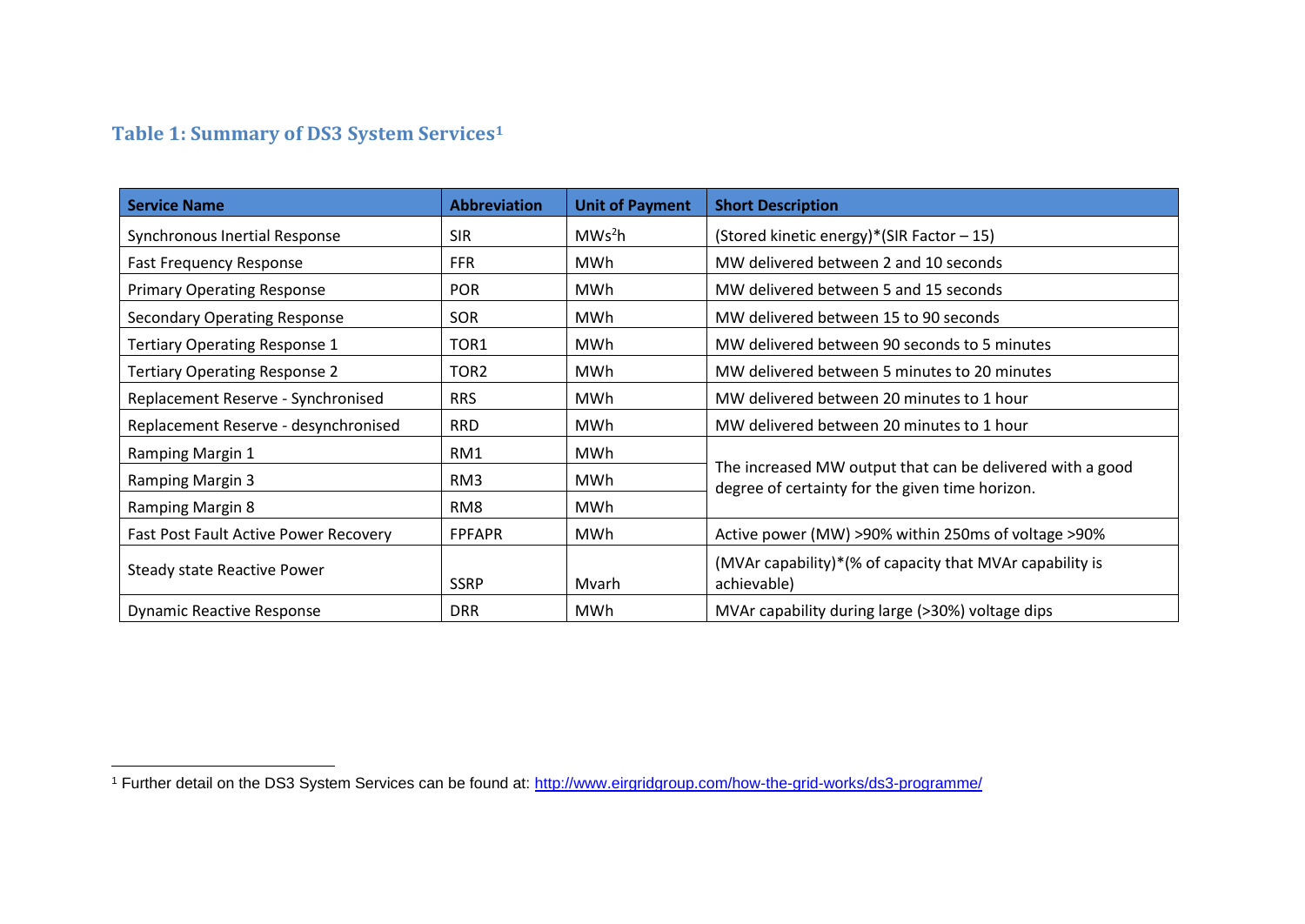#### <span id="page-6-0"></span>**1.3. Purpose of Document**

The purpose of this consultation paper is to set out the proposed amendments to the Protocol document as contained in the marked up version associated with this consultation. The Protocol document specifies the Performance Monitoring procedures to be applied by the TSOs. It also contains operational requirements, specifying minimum standards that Providing Units must meet in order to receive payments for these services.

In order to reduce the number of units that are entering into the Data Poor Performance Scalar assessment category, a proposal has been made to reduce the threshold used to determine when to performance monitor FFR, POR, SOR and TOR1. This will enable an increase in the number of assessments being carried out and therefore reduce the number of units being impacted by the Data Poor Performance Scalar. The threshold used to determine when to performance monitor FFR is proposed to be reduced from 1MW to 0.2MW. The threshold used to determine when to performance monitor POR, SOR and TOR1 is proposed to be reduced from 1 MW to 0.5 MW. These proposals are detailed in section 2.1.

A proposal to modify the assessment of Ramping Performance is included whereby through the use of publicly available Single Electricity Market (SEM) settlement data, we can monitor how accurately a providing unit follows their MW instruction. We believe this to be a more realistic measure of assessment for a Ramping Margin product.

The final proposal put forward in this paper is to align the assessment of the DS3 SS POR service with the average assessment methodology for the SOR and TOR1 services. We believe an assessment of POR based upon a nadir in a 5 to 15 second period is no longer appropriate. The proposed change would take the form of an assessment of the average provision requirements between 5 and 15 seconds.

Minor modifications have been proposed to the Protocol document to ease the understanding of, and further develop the requirements and procedures being presented.

#### <span id="page-6-1"></span>**1.4. Proposed Consultation Process**

- Section 2 of this paper presents an overview of the main differences between the DS3 System Services Protocol – Regulated Arrangements, 1st October 2020, Version 3.0 and the proposed marked up version accompanying this paper.
- A number of consultation questions address the proposed modifications. These are spread throughout section 2 and repeated in summary form at the end of the paper.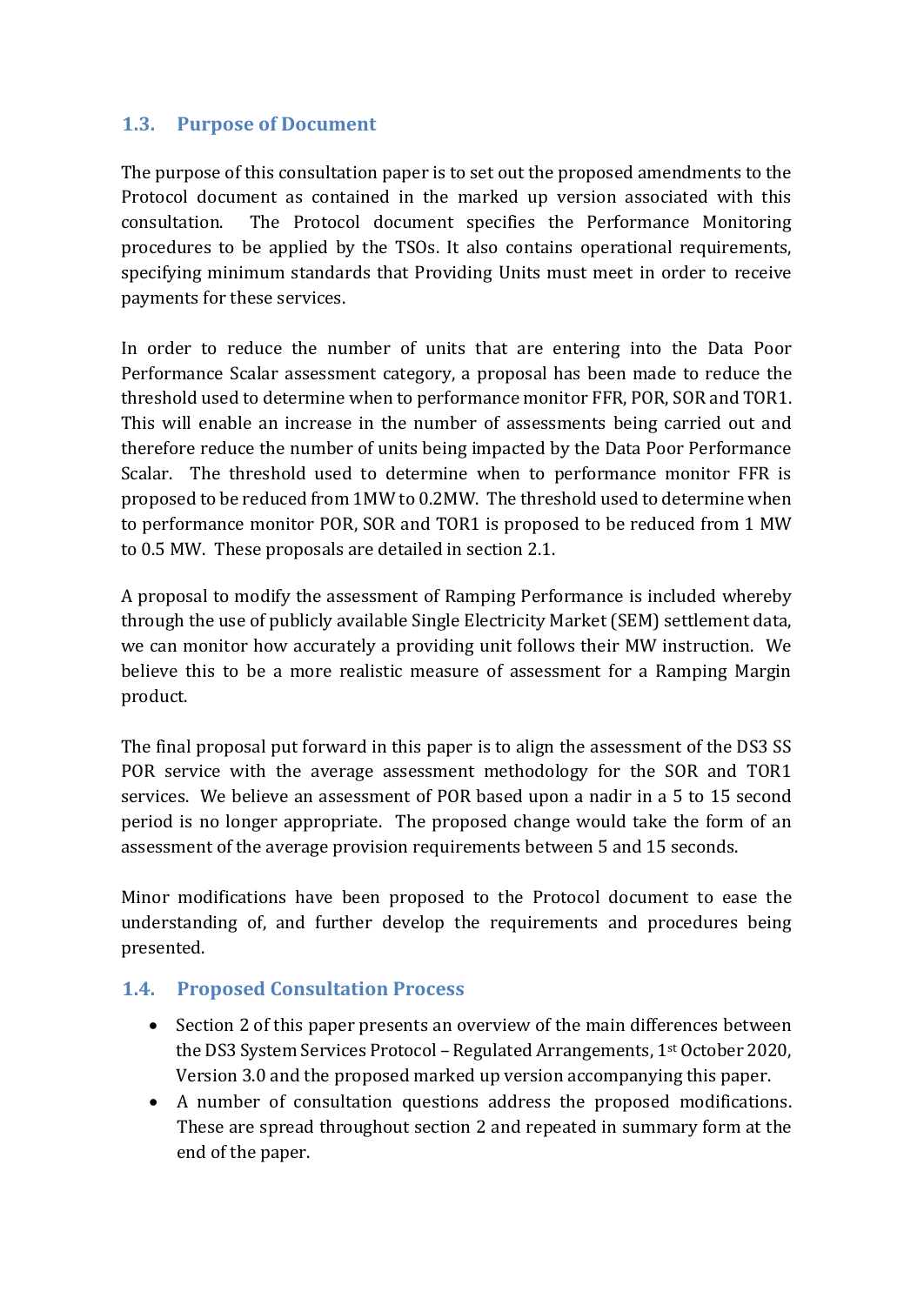## <span id="page-7-0"></span>**2. Overview of changes to the Protocol document**

#### <span id="page-7-1"></span>**2.1 Threshold for Performance Monitoring of FFR, POR, SOR and TOR1**

In order to reduce the number of units that are entering into the Data Poor Performance Scalar assessment category a proposal has been made to reduce the threshold used to determine when to performance monitor FFR, POR, SOR and TOR1. This will result in an increase in the number of assessments being carried out and therefore reduce the number of units that otherwise would have been impacted by the Data Poor Performance Scalar. The threshold used to determine when to performance monitor FFR is proposed to be reduced from 1 MW to 0.2 MW. The threshold used to determine when to performance monitor POR, SOR and TOR1 is proposed to be reduced from 1 MW to 0.5 MW.

The change has been made to the Protocol document for the POR service (Section 5.8.2.6), the SOR service (Section 5.9.2.5) and the TOR1 service (Section 5.10.2.5).

With regards to the threshold for performance monitoring the FFR service, the reason why a lower metric, 0.2 MW, is proposed is due to higher resolution of data being available for performance assessment of FFR. This change is detailed in Section 5.14.1.2 of the Protocol Document.

This change had previously been presented in the DS3 Protocol Version 3 consultation, however, an error in how it would be applied to the text of the tracked version of the Protocol occurred. This resulted in the change not being recommended due to the industry responses not being favourable. We have since clarified the change and the correct thresholds changed in the tracked version attached to this consultation.

**Question 1:** Do you have any comments on the proposal to reduce the threshold used to determine when to performance monitor FFR, POR, SOR and TOR1?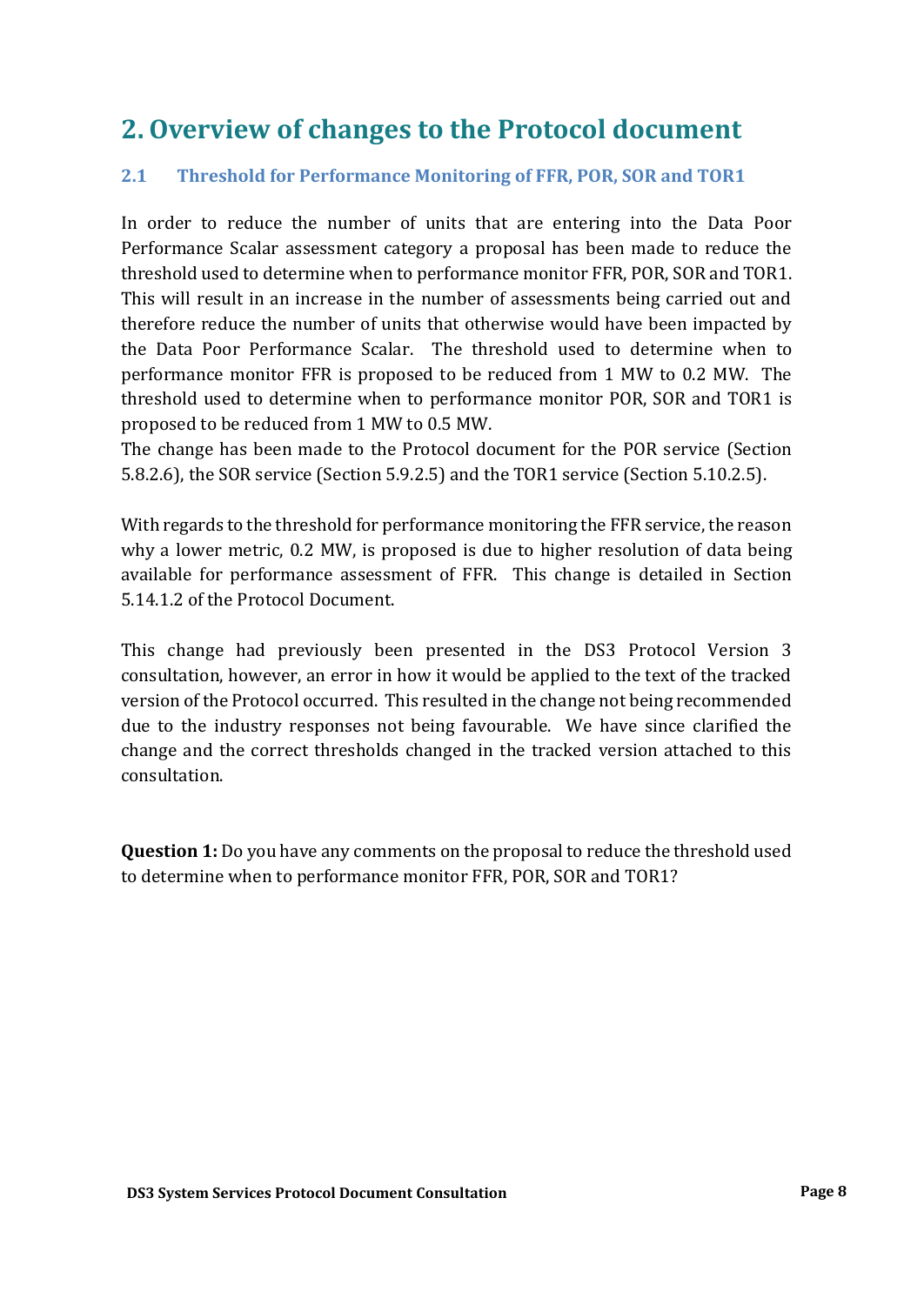#### <span id="page-8-0"></span>**2.2 Ramping Margin Performance Assessment methodology revision**

As stated in the version 3 Protocol consultation the current Ramping Margin Performance assessment methodology was under review following feedback from industry.

The fail sync process which is currently employed is not an adequate method of assessment for a Ramping Margin product.

We note that monitoring for 3 or 8 hour ramping is almost impossible for certain units. It is our intention therefore, through the use of publicly available SEM data, to monitor how accurately a providing unit follows their MW instruction. We believe this to be a more realistic measure of assessment for a Ramping Margin product. It will also provide more transparency and will simplify the calculation process since the profiling is already built into the half-hourly market settlement data.

The following assessment steps are proposed to be carried out to calculate the performance for each Providing Unit contracted for a ramping product on a monthly basis.

The resulting monthly Ramping Margin Performance Assessment Percentage (RPP) will determine how the Monthly Scaling Factor (Km) will be applied to the Providing Unit.

- 1. For each Providing Unit the TSOs will identify the assessible Trading Periods in the reporting month where the DQ (Dispatch Quantity) values were different from those in the previous Trading Periods, which indicates ramping in general.
- 2. For each of those assessible Trading Periods, the TSOs will evaluate whether the unit has followed those identified DQs, Yes (Y) or No (N) within a tolerance.
	- Tolerance level = Maximum of [5% of DQ] and [2% of Registered Capacity].
	- Tolerance used for under provision only. Over provision is not penalised.
- 3. RPP will be calculated as the percentage in the reporting month of those assessible Trading Periods where the unit is Y.
	- RPP will be calculated to 3 decimal places (XX.XXX%).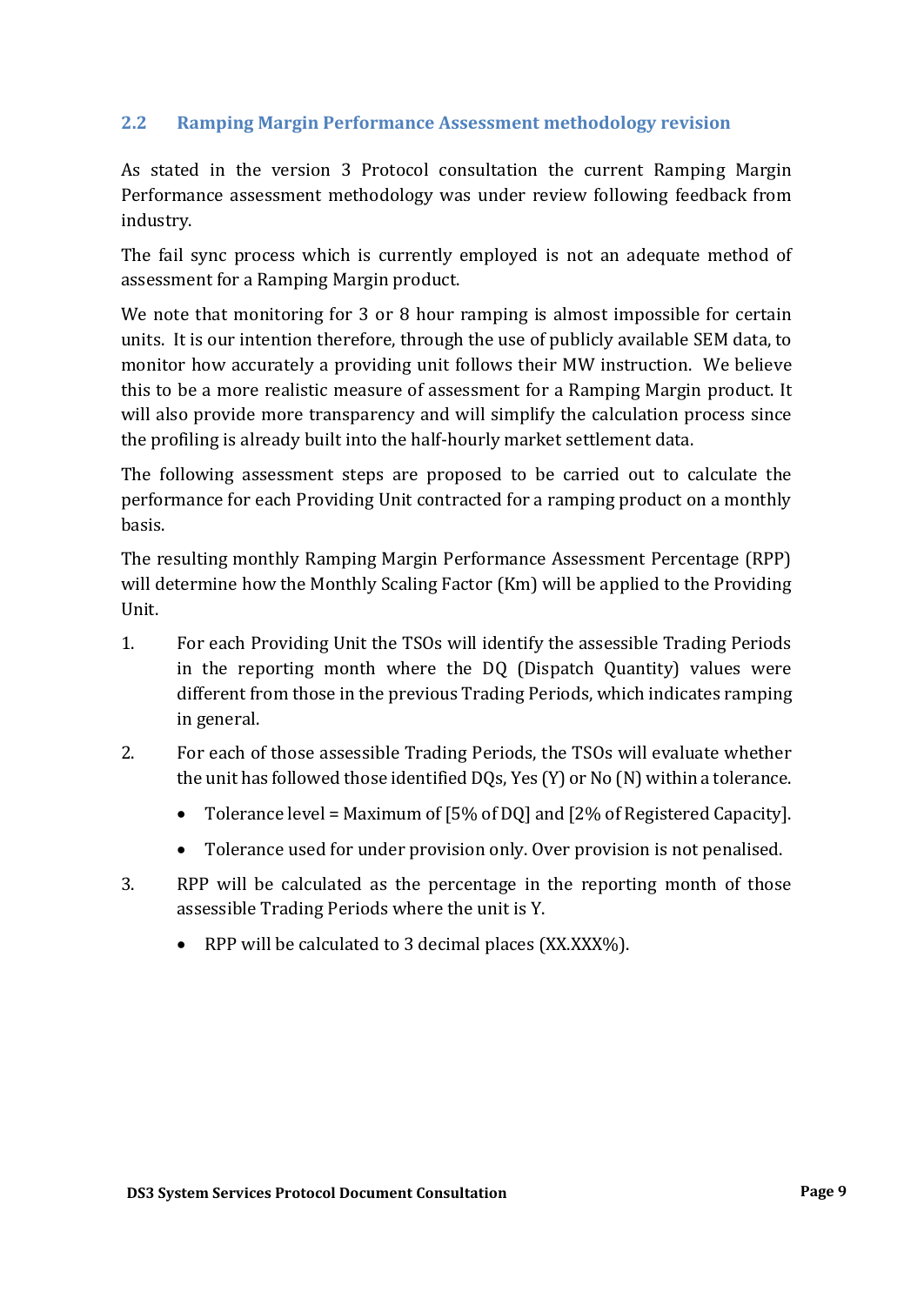The TSOs propose the following approach to determine the **Monthly Scaling Factor (Km)** for RM1 for all Providing Units:

If the RPP of a Providing Unit is 90% or above then  $K_m = 0$ ,

If the RPP of a Providing Unit is 70% or less then  $K_m = 1$ ,

Otherwise,  $K_m = (0.9 - (RPP/100))^*$ 5.

We propose to issue a monthly report of the RPP value to each Providing Unit that is contracted for a DS3 System Service that uses the RM1 Performance Assessment for the calculation of their Performance Scalars.

We acknowledge that for some Providing Units there may be a low number of dispatch instructions in a month. We believe that is adequately accounted for by tolerances in the calculation and the use of the Dynamic Time Scaling Factor  $(V_m)$ . The Dynamic Time Scaling Factor takes into account the previous 5 months with more emphasis on the most recent months. Section 5.4 of the DS3 Protocol explains the Dynamic Time Scaling Factor  $(V_m)$  in greater detail.

We have proposed to remove Section 5.16.2.2 'Measurement Process for Ramping Margin 1 (RM1) Performance Assessment for DSUs'. We are not in position to implement this method of assessment for DSUs and believe the proposed new method of assessment will be appropriate for all technology types.

We do not propose to change at this time the current process whereby the Performance Incident Response Factors for the DS3 System Services listed in Table 2 are aligned with the Performance Incident Response Factor  $(P_E)$  calculated for RM1.

| DS3 System Service | <b>DS3 Protocol Section</b> |
|--------------------|-----------------------------|
| TOR2 (dispatch)    | 5.11.1.2                    |
| RRS (dispatch)     | 5.12.1.2                    |
| RRD (dispatch)     | 5.13.1.2                    |
| RM <sub>3</sub>    | 5.17.1                      |
| RM <sub>8</sub>    | 5.18.1                      |

Table 2

**Question 2:** Do you have any comments on the proposal to change the method of assessment for the Ramping Margin products?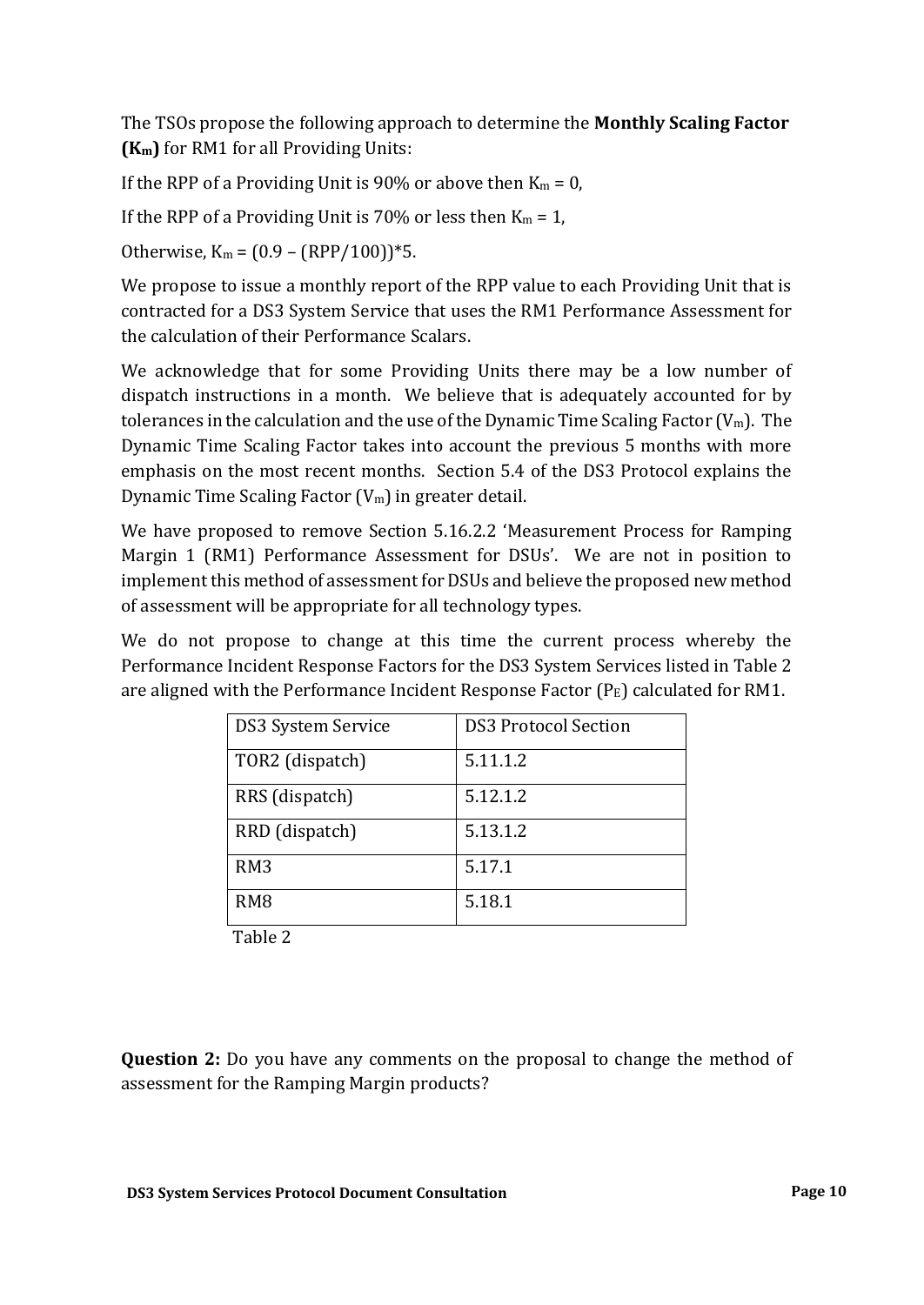#### <span id="page-10-0"></span>**2.3 Method of Performance Assessment of Primary Operating Reserve (POR)**

As the level of inertia scheduled on the system has decreased and the maximum allowed RoCoF increased, frequency nadirs have begun to move closer to the time zero of the Frequency Event. The POR service and its definition is somewhat a legacy service in that the product has been brought forward from Harmonised Ancillary Services Agreements and its definition unchanged.

When the POR definition was first compiled it would have been uncommon to have a frequency nadir occur in a sub 5 second timeframe due to higher system inertia. Thus, performance assessment based on a singular data point at the event nadir would have been deemed appropriate. With RoCoF of up to 1Hz/s, events will occur with nadirs in a sub 1 second timeframe from time zero more frequently. In many cases the fast acting response of service providers will not only have arrested the fall in frequency before the 5 second POR assessment period but will also have returned system frequency to a nominal state.

An assessment of POR based upon a nadir in a 5-15 second period is no longer appropriate and as such the TSOs propose amending the assessment of the DS3 SS POR service to align with the assessment methodology for the SOR and TOR services. This would take the form of an assessment of the average provision requirements between 5 and 15 seconds.

Section 5.8 of the tracked version of the Protocol document accompanying this consultation presents the changes to the methodology.

It should be noted that for Synchronous Providing Units, the POR performance will continue to be assessed taking into account the Inertial Response of the Providing Unit reacting to the positive/negative rate of change of Transmission System Frequency at the time at which the maximum POR frequency deviation occurs in the POR period.

**Question 3:** Do you have any comments on the proposals to modify the performance assessment of the POR service?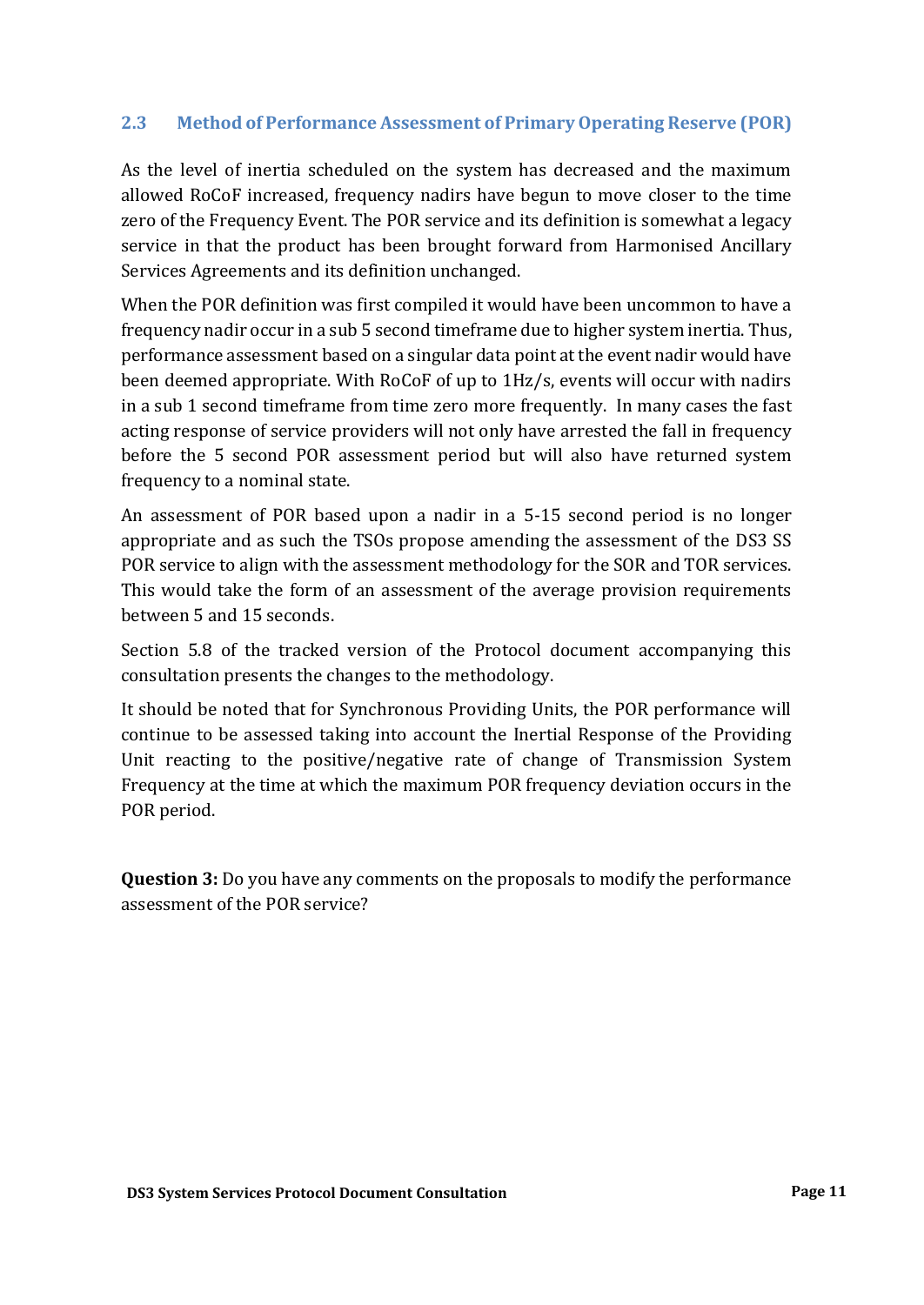#### <span id="page-11-0"></span>**2.4 Minor Modifications – Sections 5.25 and 5.26**

Section 5.25 'Providing Units with less than the Minimum Data Records Requirements' and Section 5.26 'Performance Testing Process' have had minor modifications made to them as presented in the tracked version of the Protocol published with this consultation paper.

Figure 9 in the Protocol is proposed to be removed as it does not accurately represent a high-level business process flow chart for the performance scalar process.

We are aware of the need to further clarify and document the testing requirements for a providing unit to rectify its scalar back to 1, after entering into the Data Poor Performance Scalar assessment category. Operationally we are engaging with industry and making enhancements to the current test procedures and process.

We will endeavour to address this area in the next DS3 Protocol consultation.

**Question 4:** Do you have any comments on the minor modifications proposed to sections 5.25 and 5.26?